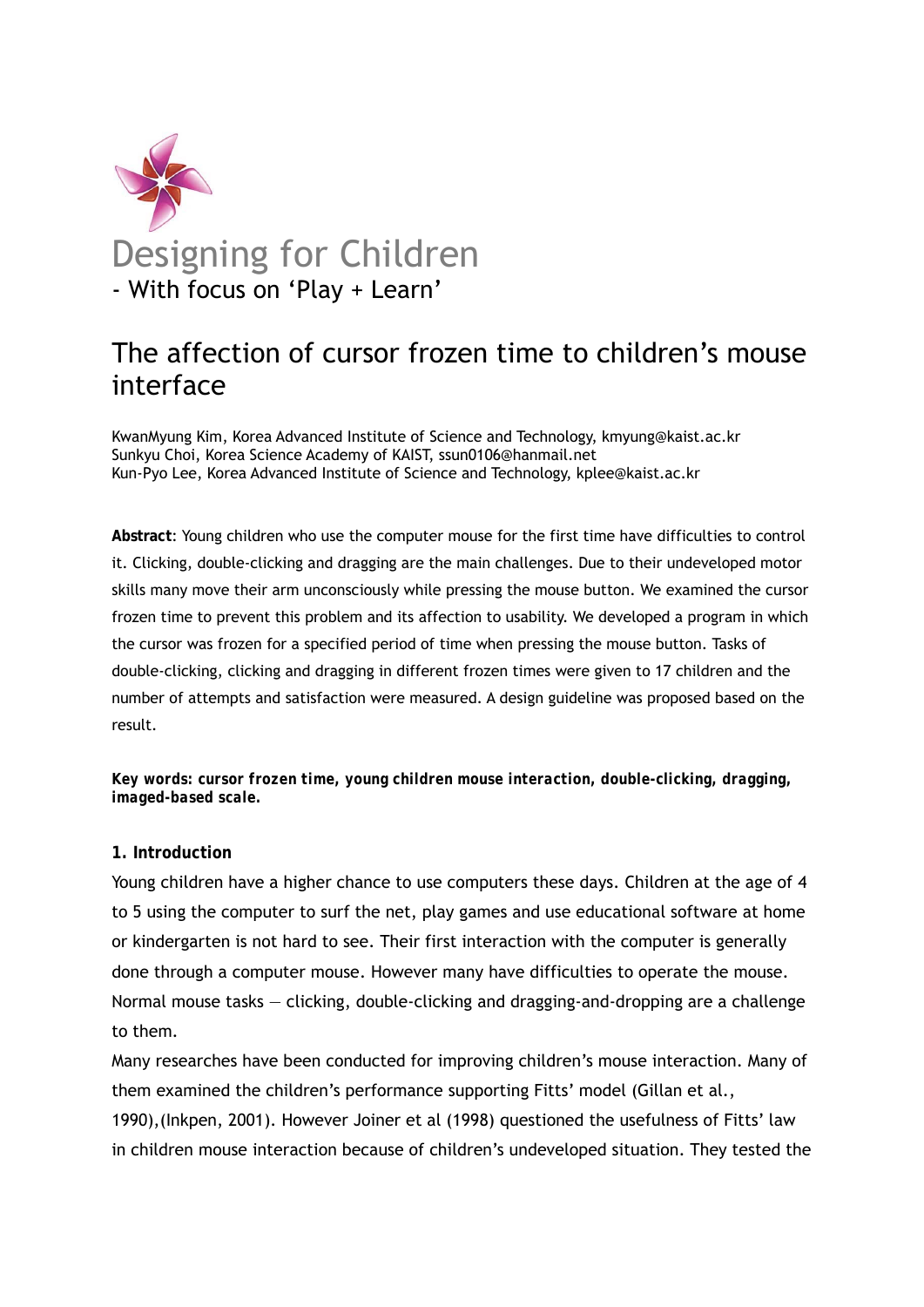children's performance of mouse operations; pointing and dragging, and found that older children were better than younger children regardless of the mouse operation. Some Studies are related to pointing and clicking (Donker and Reitsma, 2007a),(Hourcade et al., 2004). They showed that target size is a significant factor for increasing the accuracy of a mouse click and aiming speed for children. Others examined dragging with young children (Donker and Reitsma, 2007b),(Donker and Reitsma, 2007c),(Inkpen et al., 1996),(Inkpen, 2001). In their studies, InkPen et al.(1996) and Inkpen(2001) showed that 'point-and-click' method was faster and caused fewer errors than the 'drag-and-drop' method. Reversely to this result, Donker and Reitsma (2007c) showed that 'drag-and-drop' method resulted in fewer interaction errors. They augured that the receptor size and movement direction affected the drag-and-drop error more than the difficulty of pressing the mouse button during movement. These studies are still arguable. In the present study, we focused on children's undeveloped motor skill. They have difficulties to manipulate the mouse precisely, because children's motor skills are developed gradually with age (Kuhtz-Buschbeck et al., 1999) and their fine motor skill is not fully developed. As they use the computer more often, their mouse skill will eventually improve (Crook 1992). A study also showed that muscle activity in the forearm, shoulder and neck is different between the young and the old during computer mouse use (Laursen and Jensen, 2000). This implies that young children whose motor skills are undeveloped may unintentionally use different muscles while controlling a mouse, which causes erratic operation. For example, clicking is composed of pressing and releasing. When they press and release the mouse button, they may move the arm simultaneously. Accordingly the cursor is moved from where they intend to point, which may cause error. This will be more seriously shown when 'double-clicking'. Double-clicking is to make the 'Clicking' twice at the same point. If there is a cursor movement during the second 'Clicking' due to children's arm movement, the cursor location will be moved from its first clicking point. This is 'Clicking' and 'Clicking' rather than 'Double-clicking' which causes a double-clicking error. To prevent this unintentional cursor movement, the cursor must be fixed on the first clicking point for a period of time until the mouse button is released on the second clicking. This is what we call 'Cursor frozen time'. In the present study, we examined the affection of cursor frozen time to mouse tasks; double-clicking, clicking and dragging-and-dropping. For that we developed a program where the cursor frozen time can be differently set.

## **2. Method**

#### **2.1 Experimental apparatus**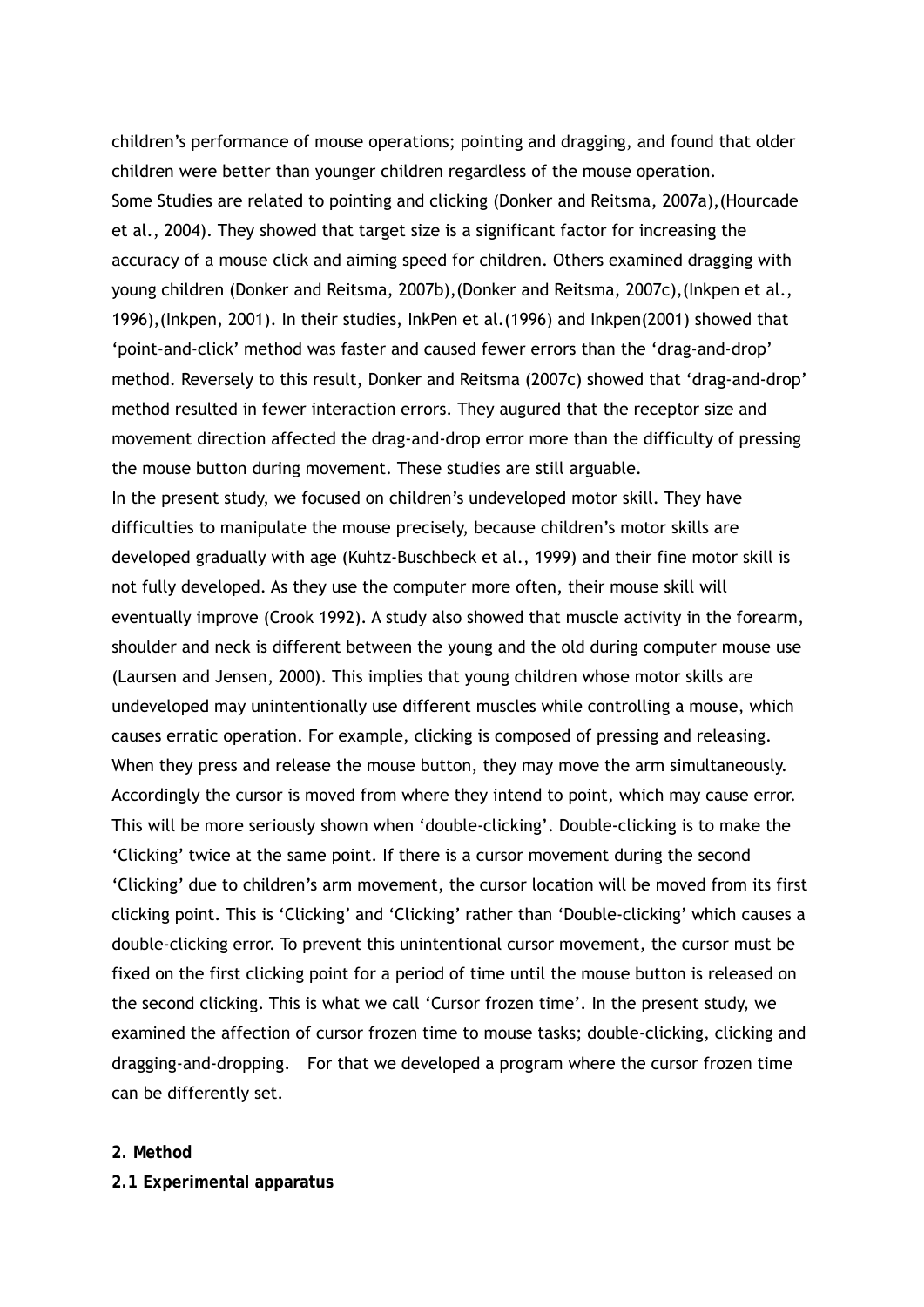For the experiment, we prepared three experiment tools; a program, a mouse, and Imagebased Likert-type scale. The program was developed with C++ for simulating 'Windows' graphic interface on Windows XP platform (Figure. 1). The main difference from the commercial 'Windows' graphic interface was that the cursor could be frozen for a specific period of time from the moment of pressing a mouse button. The frozen time can be set in milliseconds. For example, by setting the frozen time as 1000 milliseconds (one second), the cursor will not move for one second after pressing the left mouse button although you move the mouse quickly on your table.

On the screen, there are eight icons. The five icons ― 'Testing Icons', in the far left column are the ones for testing double-clicking and dragging. The icon size was designed within '96 X 100 pixels', which is doubled the biggest icon size of Windows  $XP - 48 \times 48$ pixels (Microsoft, 2009). This was done because our experiment was not to test the size relevance to performance but test the relevance of cursor frozen time and the test was for children. Thus we wanted to make the double-clicking done more easily in that area which had less probability of the cursor's going out than the standard area by unintentional mouse movement. When the cursor is inside that area, the cursor shape is changed from an arrow shape to a pointing hand shape indicating that you can pick it. When you make a double-click on it, a new empty window is opened in the middle of the background. That window is a dummy, which means that no function is defined to it. What you can only do with it is to close it by clicking the 'X' mark ―'Closing icon', on the top right corner. This is for testing 'Clicking'. And the icon size is '24X24 pixels' which is the same size with that of Windows XP. Clicking errors regarding unintentional mouse movement will occur in two cases. When the user presses the mouse button in the closing icon area, the cursor can be moved out from the area by unintentional mouse movement before completing the pressing. It will select the area outside of the icon and cause an error. In the other case, the mouse button pressed in the area which is then released outside of the area due to unintentional mouse movement could cause an error as well. Thus to measure the clicking error, the size should not be enlarged. This is the reason why we kept the same icon size with that of Windows XP to test 'Clicking'.

On the right side of the screen, the recycle bin icon is located. You can put the 'Testing icons' in it by 'Dragging-and-Dropping'. The recycle bin is not opened in any way. Instead the 'Reset Icon' returns all icons to the initial condition.

The cursor frozen time is controlled by the 'Setting icon'. If you double-click on it, a window for setting cursor frozen time will be opened.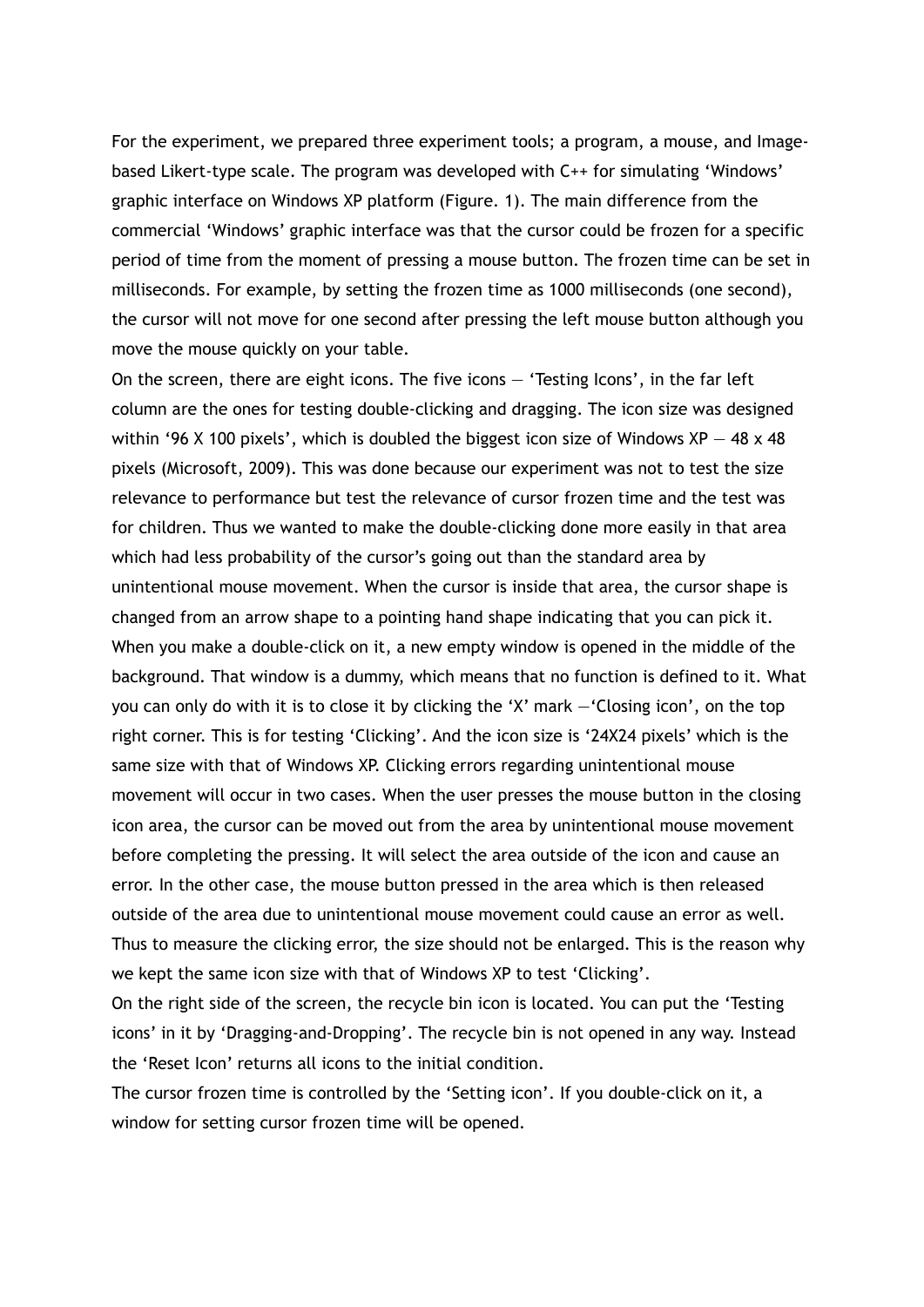For the experiment, we used a laptop computer having 15.4 inch LCD monitor. The display resolution was 1024 X 768 pixels, and the experimental program was fully opened in that resolution.





For the mouse used in the experiment, we purchased an optical mouse with two buttons with a scroll wheel and a USB connector – Logitech M-UAG96B. We removed the scroll wheel and fixed the right side button in order to prevent participants from accidentally touching them during the experiment, because the experiment was done only with the left side button.



Figure. 2 The mouse for experiment Figure. 3 Experiment apparatus

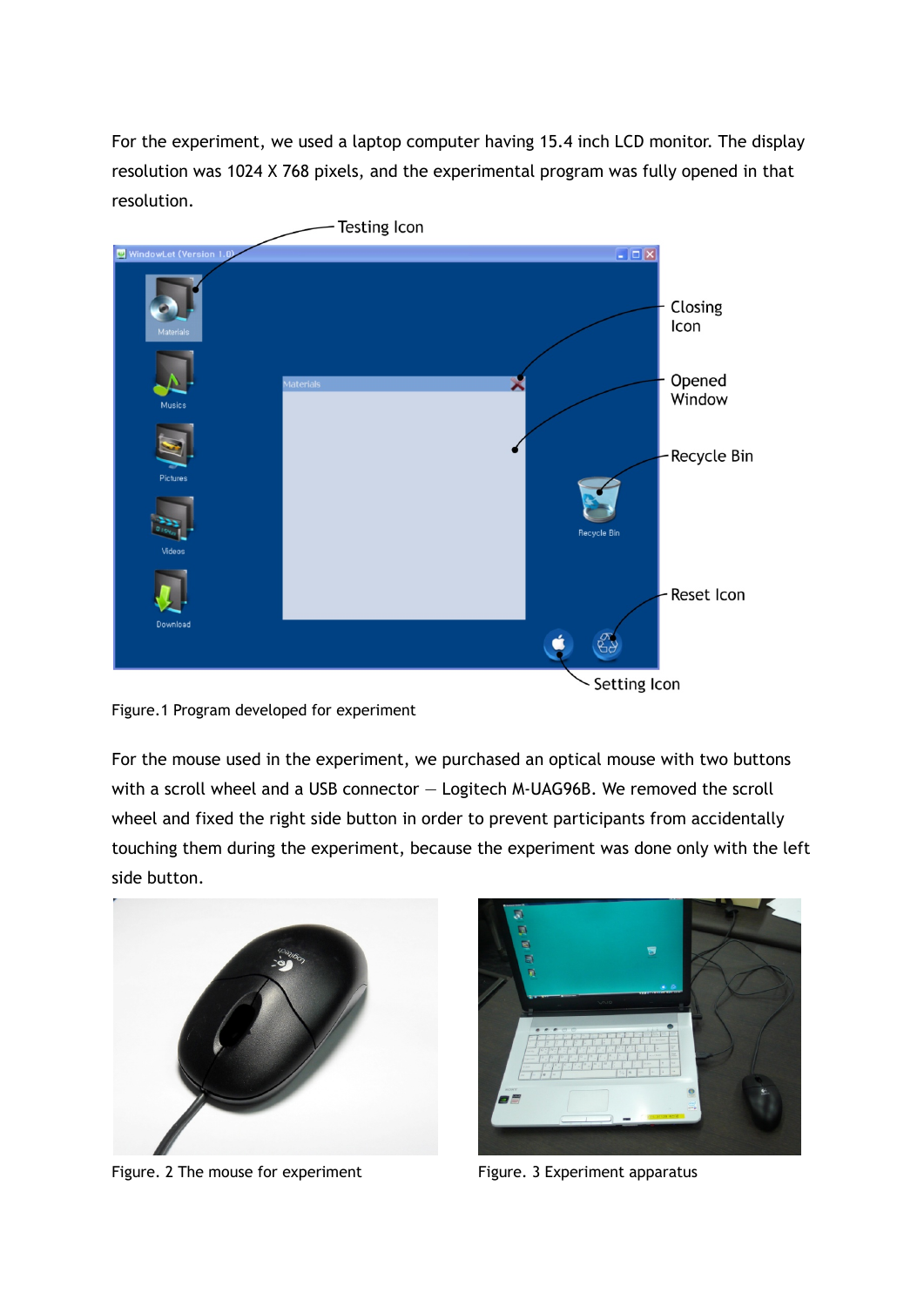To measure the children's feeling at cursor frozen times, we wanted to ask their inconvenience with 5 point Likert-scales. However children were not supposed to make suitable answers to their feeling with normal Likert-scales, because they were not developed enough to read and understand them and their responses are in an extreme manner when rating emotion-based tasks with Likert-type scale in verbal questionnaire (Chambers and Johnston, 2002). So we devised an 'Image-based Likert-type scale'. The idea was based on children's general expression about their food preference. Young children usually have distinctive preference to food. For example, they prefer ice cream or banana over green pepper or cucumber. We collected images of various eatable from ice-cream to drug pill and printed them in about 9cmX8cm and laminated them. In the experiment, children were shown 10 to 15 images and were asked to select the most preferred one and then the most unpleasant one. These two images were corresponded with '5-Strongly agree' and '1-Strongly disagree'. We asked them again to select an image which is less preferred to the first selected image but more preferred to the second image they selected. This was for '3- Neither agree nor disagree'. The '2-Disagree' and '4-Agree' were selected in the same way. In this way, every child had 5 images for the scales from the most preferred to the most unpleasant.

#### **2.2 Participants**

We visited two kindergartens and 17 young children (mean age: 4 years and 5 months, sd: 5.8 months); 7 from the one kindergarten and 10 from another kindergarten, participated. All participants had no experience of using a computer mouse. Nine out of 17 children were boys and the others were girls.

#### **2.3 Experiment Design**

## 2.3.1. Tasks

We designed five experiment sets with different cursor frozen times; 0ms, 200ms, 400ms, 600ms and 800ms. For each cursor frozen time, 3 tasks; double-clicking, clicking and dragging-and-dropping, were designed. Double-clicking was tested by opening the five 'testing icons', clicking was tested by closing the opened windows and dragging-anddropping was tested by moving 'testing icons' into the 'recycle bin'. In a given cursor frozen time, the participant opened a 'testing icon' by 'double-clicking', then closed the 'opened window' by 'clicking' and then move the 'testing icon' into the recycle bin by 'dragging-and-dropping'. This was done for the all five 'testing icons'. The experiment order was counter balanced among experiment sets.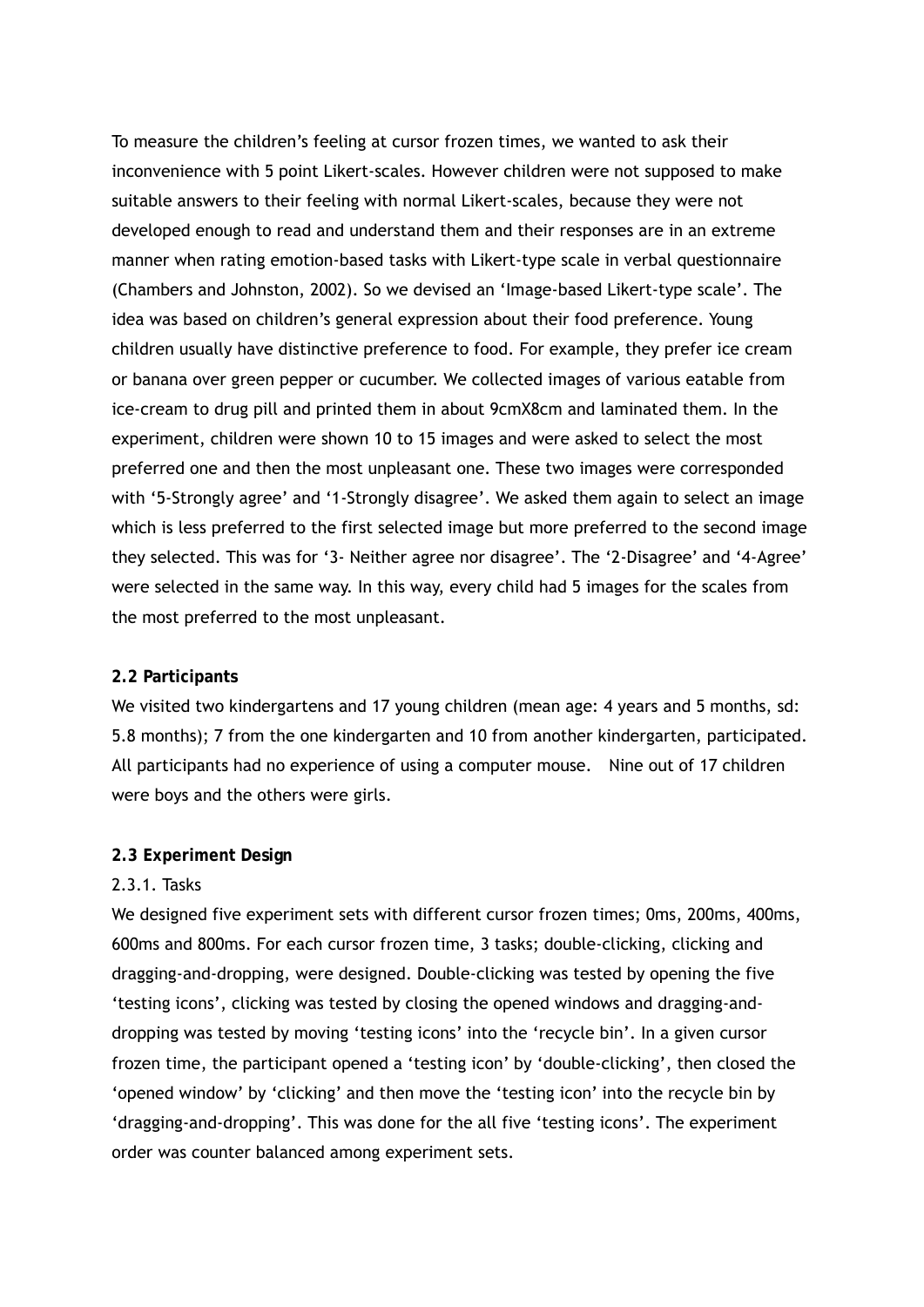## 2.3.2. Measuring the number of attempts

What we measured was the number of attempts till the participant succeeded all tasks. For example, if a participant succeeds on opening an icon during the 2nd 'double-clicking' trial, the number of attempts for 'double-clicking' will be 2. In this way, the number of attempts for 'double-clicking' 'clicking' and 'dragging' for 5 icons were counted.

## 2.3.3: Measuring children's feeling

After completing each experiment set, the children were asked how inconvenient the experience was. The 'image-based Likert-type scale' was used to measure it.

## 2.3.4. Variables

The independent variable in the experiment was 'cursor frozen time' and the dependent variables were 'the number of attempts to completing tasks' and 'degree of inconvenience'.

- *Independent variable: Cursor frozen time*
- *Dependent variables: Number of attempts to completing 'double-clicking' Number of attempts to completing 'clicking' Number of attempts to completing 'Dragging-and-dropping' Degree of inconvenience*

## **2.4 Procedure**

A pilot test was conducted with a boy to elaborate on the experiment design and testing strategy. The way of asking the inconvenience of the experiment was needed to be rephrased to make it understandable to him. In the main experiment, we were introduced to the children in the kindergarten and played with them for about 30 minutes. The

experiment started on a children desk in a quiet room. Children who had no computer experience came into the room one by one. In the beginning of the experiment, we told them that we would teach and play with them on how to use the computer (Hanna et al., 1997). We gave them an introduction on how to move and open the icons and how to close the 'opened window'.



Figure. 4 The mouse for experiment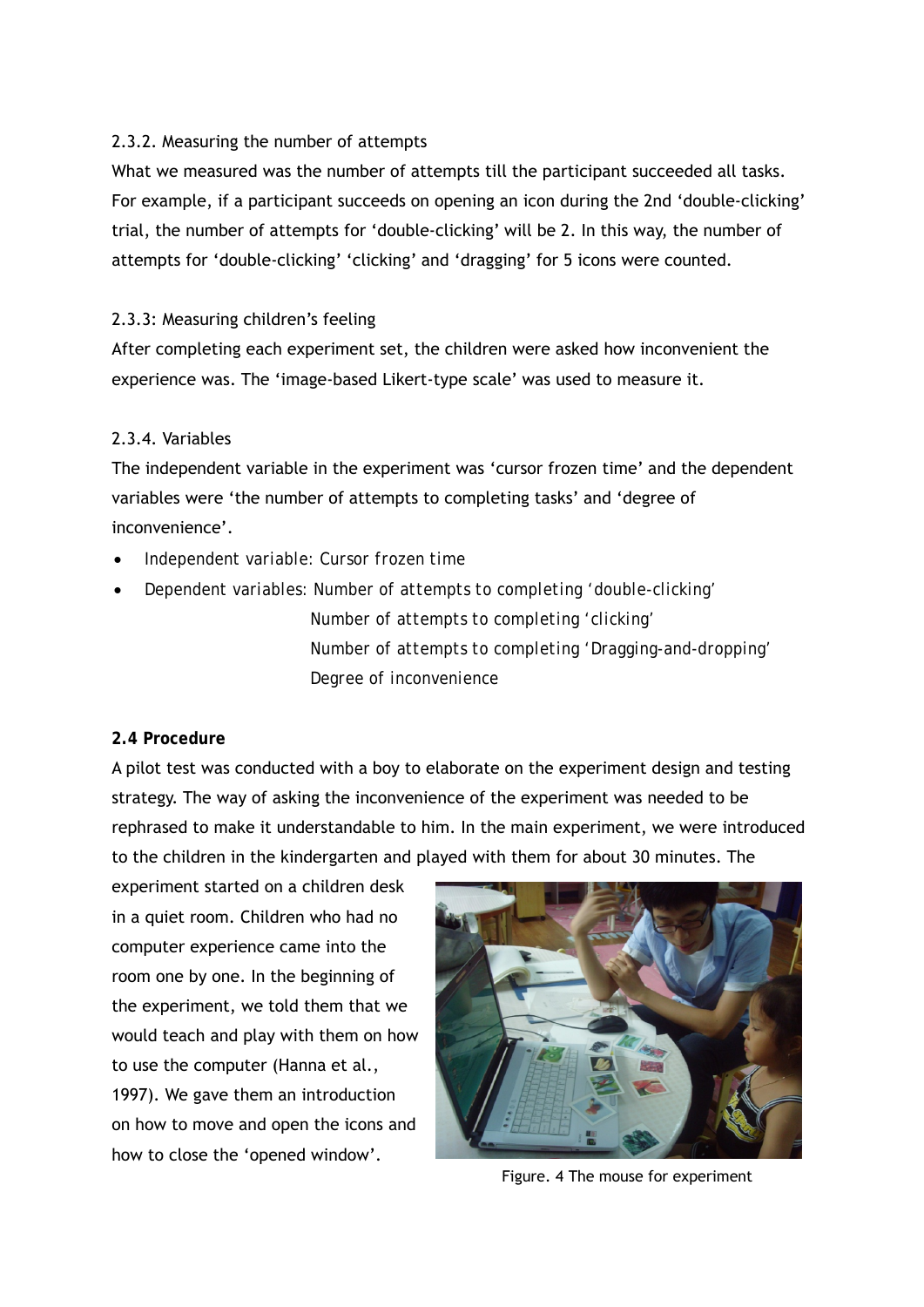After about 3 minutes of practice, the child started the tasks for each experiment set. We used a clean white copy paper as the mouse pad to keep the friction consistent. As a result, the number of attempts for 85 cases (5 icons X 17 participants) for each task in every experiment set was recorded, and the degree of inconvenience was measured after completing each experiment set. The experiment for a child lasted for about 30 minutes.

## **3. Result**

Figure. 5 shows the mean vales of the number of attempts for each task with cursor frozen times. The one-way repeated measures ANOVA clearly showed that the number of attempts for 'Double-Clicking' had a significant effect of cursor frozen time  $(F(4,64)=16.320, p<0.005)$ . And the linear trend for the mean value of double-clicking was significant ( $F(1,16)=31.612$ ,  $p<0.005$ ). This shows that the increase of cursor frozen time causes fewer errors. T-test showed that the difference of the number of attempts between 0ms and 200ms are statistically significant (t=3.771, df=16, p=0.001) and between 200ms and 400ms are also significant (t=1.933, df=16, p=0.0035). However there was no significant difference among 400ms, 600ms, and 800ms. This means that there is threshold from which children do not cause more errors in double-clicking. Here, this value is 400ms.

The main effect of cursor frozen time on dragging-and-dropping was significant (F(4,64)=6.525, p<0.005), and there was the linear trend for the mean value as well



Figure. 5 The number of Attempts with cursor frozen time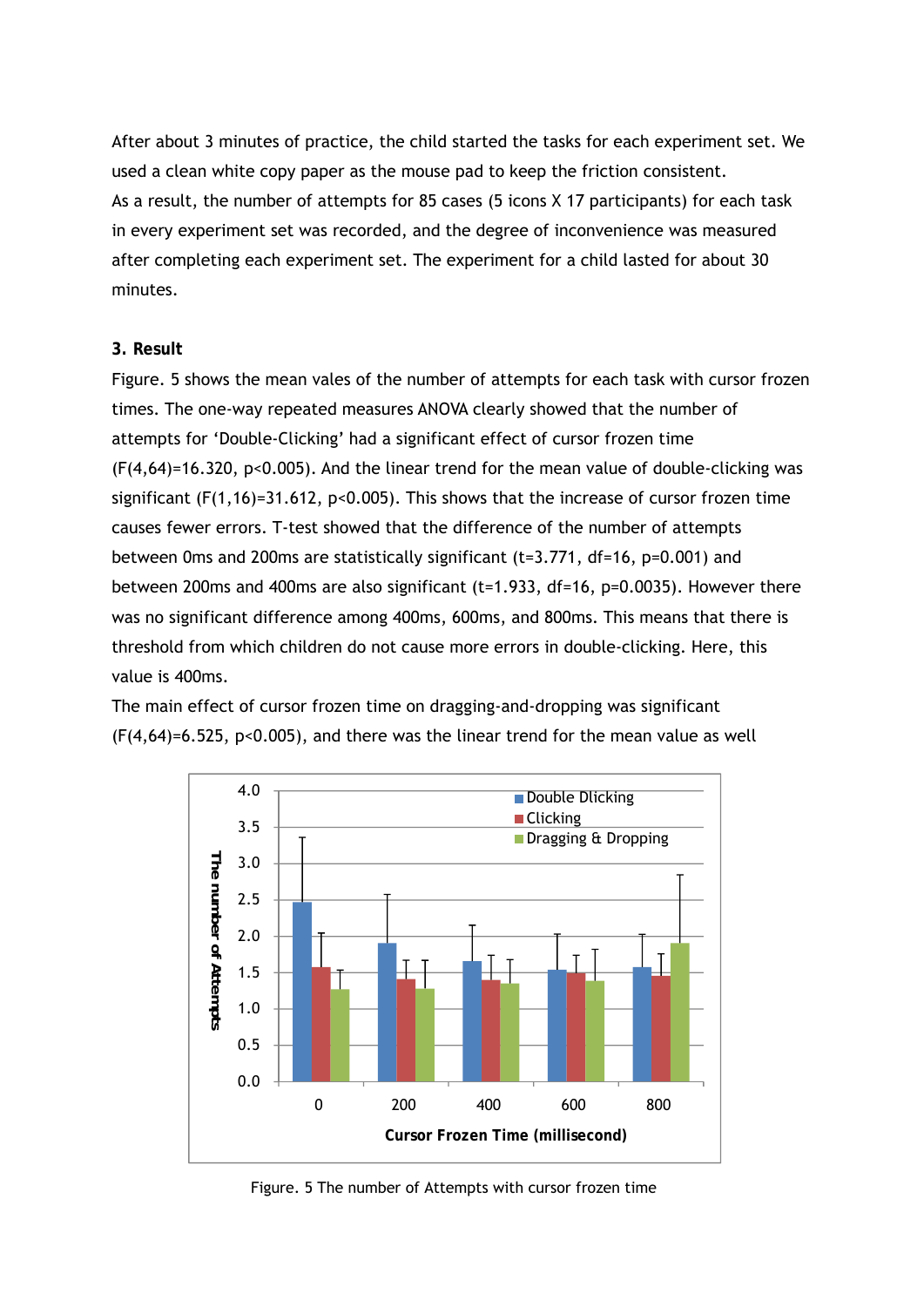$(F(1,16)=8.766, p<0.009)$ . Reversely to double-clicking case, the number of attempts was proportional to cursor frozen time, which means that the increase of cursor frozen time causes more errors in dragging-and-dropping. T-test showed that there was no significance among 0ms, 200ms, 400ms and 600ms. However the difference between 600ms and 800ms was statistically significant ( $t=2.448$ ,  $df=16$ ,  $p=0.013$ ). Clicking was not affected by the change of cursor frozen time.

Participants' inconvenience was apparently changed by cursor frozen time (Figure. 6). The main effect of cursor frozen time was significant (F(4,64)=4.306, p=0.004). Interestingly quadratic trend was significant in this data  $(F(1,16)=26.514, p<0.0005)$ . Inconvenience was increased toward both ends, but 200ms had the least value. Form 0ms to 200ms, inconvenience value was abruptly decreased to the least. After 200ms it was gradually increased to 800ms. T-test showed that the values from 0ms and 200ms are significantly different (t=3.392, df=16, p=0.002), and the difference between 600ms and 800ms was significant (t=1.852, df=16, p=0.041). However there was no significant difference between 200ms, 400ms and 600ms. We believe that the most difficulties of 'doubleclicking' at 0ms and 'dragging-and dropping' at 800ms cause the higher inconvenience values at both extremes. And the gradual increase of inconvenience after 200ms is believed to be affected by the increasing difficulty of 'dragging-and-dropping' afterward.



Figure. 6 Degree of Inconvenience

## **4. Conclusions and Discussion**

The results from the present study apparently showed that cursor frozen time affect the mouse interaction of young beginners. Double-clicking needs cursor frozen time but dragging-and-dropping does not. Therefore the cursor frozen time should be very carefully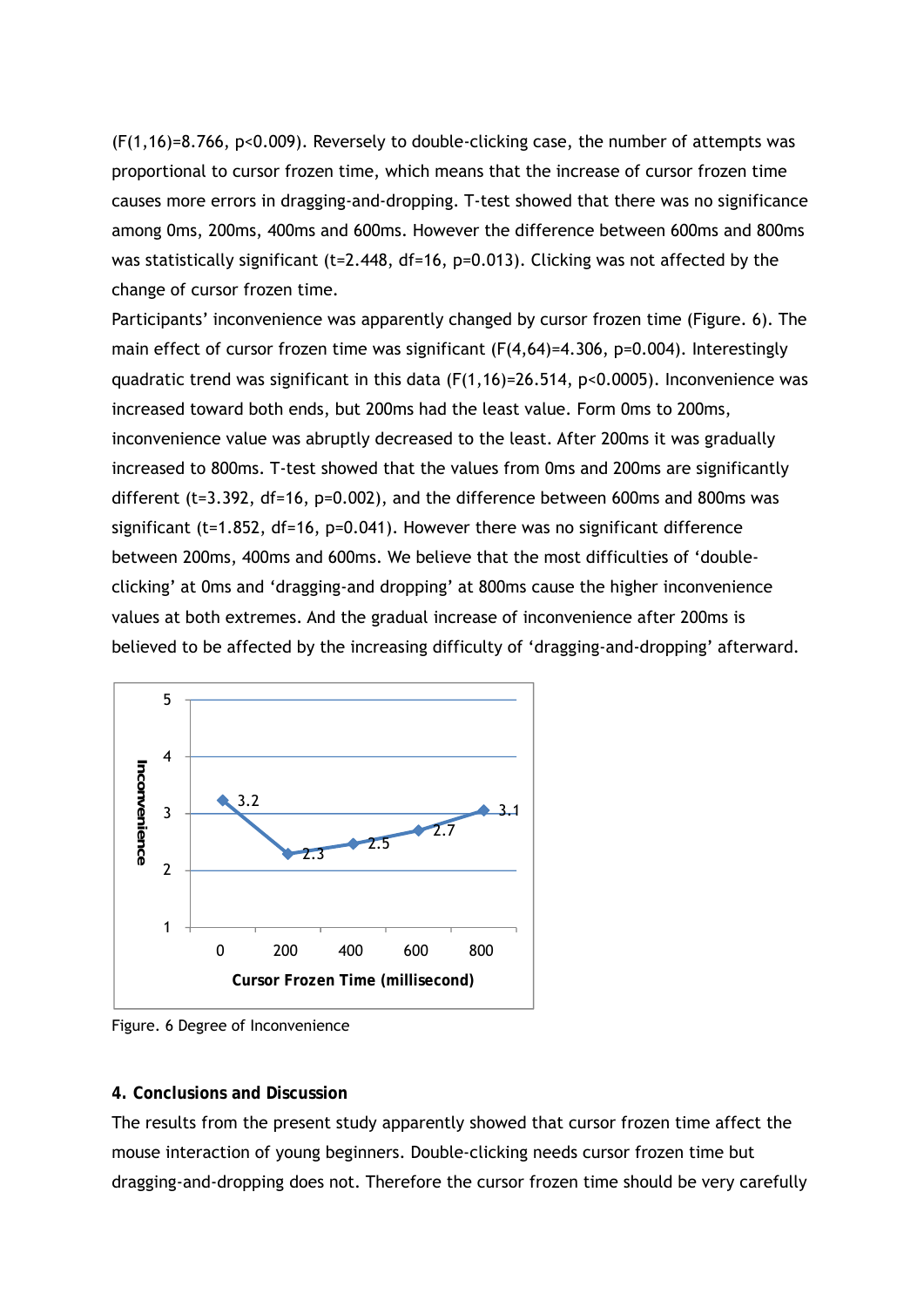determined, because of the contradiction of double-clicking and dragging-and-dropping. Regarding 'double-clicking' and 'dragging-and-dropping', cursor frozen time should be more than 200ms and less than 600ms. Based on the inconvenience result, 200ms is recommended. Therefore the best cursor frozen time to young computer beginners will fall into between 200ms and 600mms.

This result is applicable to design the children mouse and software. Software having the function of cursor frozen time will make young beginners more easily adapt themselves to learn how to use the computer. If a mouse is smartly designed, it could activate the appropriate cursor frozen time for double-clicking, but not for 'dragging and dropping', because our results show that dragging-and-dropping becomes worse as the time is increased. It could be very helpful and useful for children to learn how to use a computer with a mouse.

We can assume from the result that the same problem will happen for all computer novices across age groups. Therefore we need to test it with computer beginners in other age groups.

## **Acknowledgement**

This research was supported by WCU(World Class University) program through the National Research Foundation of Korea funded by the Ministry of Education, Science and Technology (R33-2008-000-10033-0).

## **References**

Crook, C.(1992) Young children's skill in using a mouse to control a graphical computer interface, Computers and Education 19, 199–207.

Chambers, C. T. &Johnston, C. (2002). Developmental Differences in Children's Use of Rating Scales. J. Pediatr. Psychol. 27(1): 27-36.

Donker, A. &Reitsma, P. (2007a). Aiming and clicking in young children's use of the computer mouse. Computers in Human Behavior 23(6): 2863-2874.

Donker, A. &Reitsma, P. (2007b). Drag-and-drop errors in young children's use of the mouse. Interacting with Computers 19(2): 257-266.

Donker, A. &Reitsma, P. (2007c). Young children's ability to use a computer mouse. Computers & Education 48(4): 602-617.

Gillan, D. J., Holden, K., Adam, S., Rudisill, M. &Magee, L. (1990).How does Fitts' law fit pointing and dragging? In Proceedings of the SIGCHI conference on Human factors in computing systems: Empowering people, 227-234 Seattle, Washington, United States: ACM.